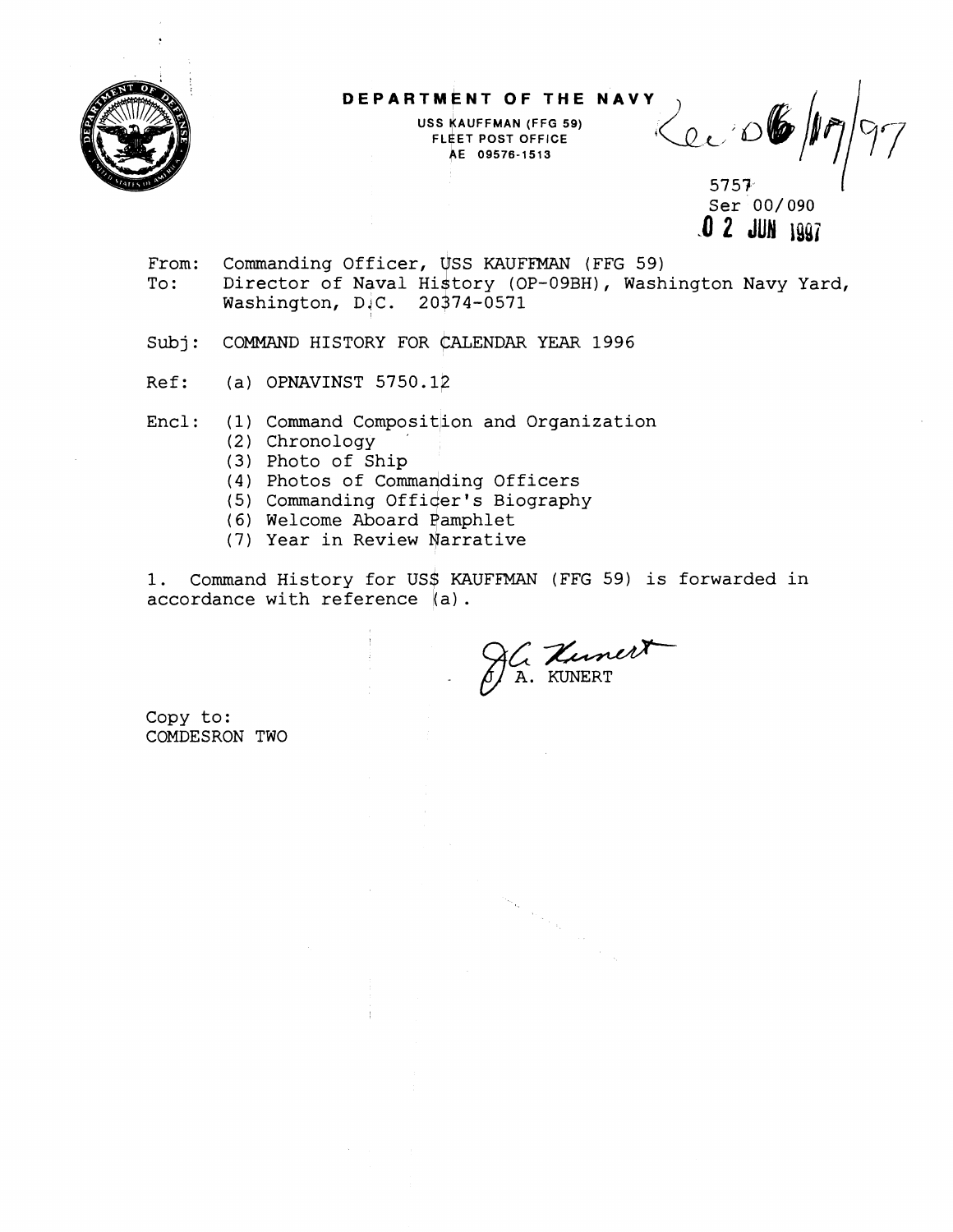## COMMAND COMPOSITION AND ORGANIZATION

## MISSION:

The mission of the FFG-7 class ship is to provide local area protection to underway replenishment groups, amphibious groups, and other military shipping against subsurface, air, and surface threats, as well as air warfare (AW), surface warfare (SUW), and undersea warfare (USW) self-defense. FFG-7 class ships can also contribute to Carrier Battle Group (CVBG) operations and defense. The addition of the SQQ-89 system to Flight Four FFG-7 class ships, like KAUFFMAN, gives the ship a state of the art advantage to be used against the undersea threat. The twelve Mk 92 Mod 6 fire control system FFG-7's also have a significant air warfare upgrade that extends their useful combat life well in to the 21st century.

ORGANIZATIONAL STRUCTURE:

Immediate Senior In Command (I\$IC) : Commander, Destroyer Squadron TWO (JAN 94 - PRESENT)

Aircraft Assigned: RENEGADE 421 (HSL 42) (JUL 96 - AUG 96) SCALPER 435 (HSL 42) (DEC 96 - PRESENT)

Commanding Officer: CDR David F. Britt, USN (SEP 94 - SEP 96) CDR John A, Kunert, USN (SEP 96 - PRESENT)

Permanent Home Port: Norfolk, VA (MAR 94 - PRESENT)

Executive Officer: LCDR Dennis P. Danko, USN (JAN 95 - APR 96) LCDR Brian D. Neuenfeldt, USN(APR 96 - PRESENT)

| Combat Systems Officer: LCDR                      | , USN (JUN 94 - DEC 96)<br>$,$ USN (DEC 96 - PRESENT)<br>LTjg |
|---------------------------------------------------|---------------------------------------------------------------|
| Chief Engineer: LT                                | USN (OCT 95 - PRESENT)                                        |
| Operations Officer: LT<br>LT                      | , USN (NOV 94 - APR 96)<br>$\sqrt{5}$ USNR (APR 96 - PRESENT) |
| Support Officer: LT                               | SC, USN (AUG 95 - PRESENT)                                    |
| Navigator: CWO2                                   | $(JUL 94 - PRESENT)$                                          |
| Combat Information Center Officer:<br>LT.<br>LTjg | (MAR 95 - APR 96)<br>$(APR 96 - DEC 96)$                      |

ENS (DEC 96 - PRESENT)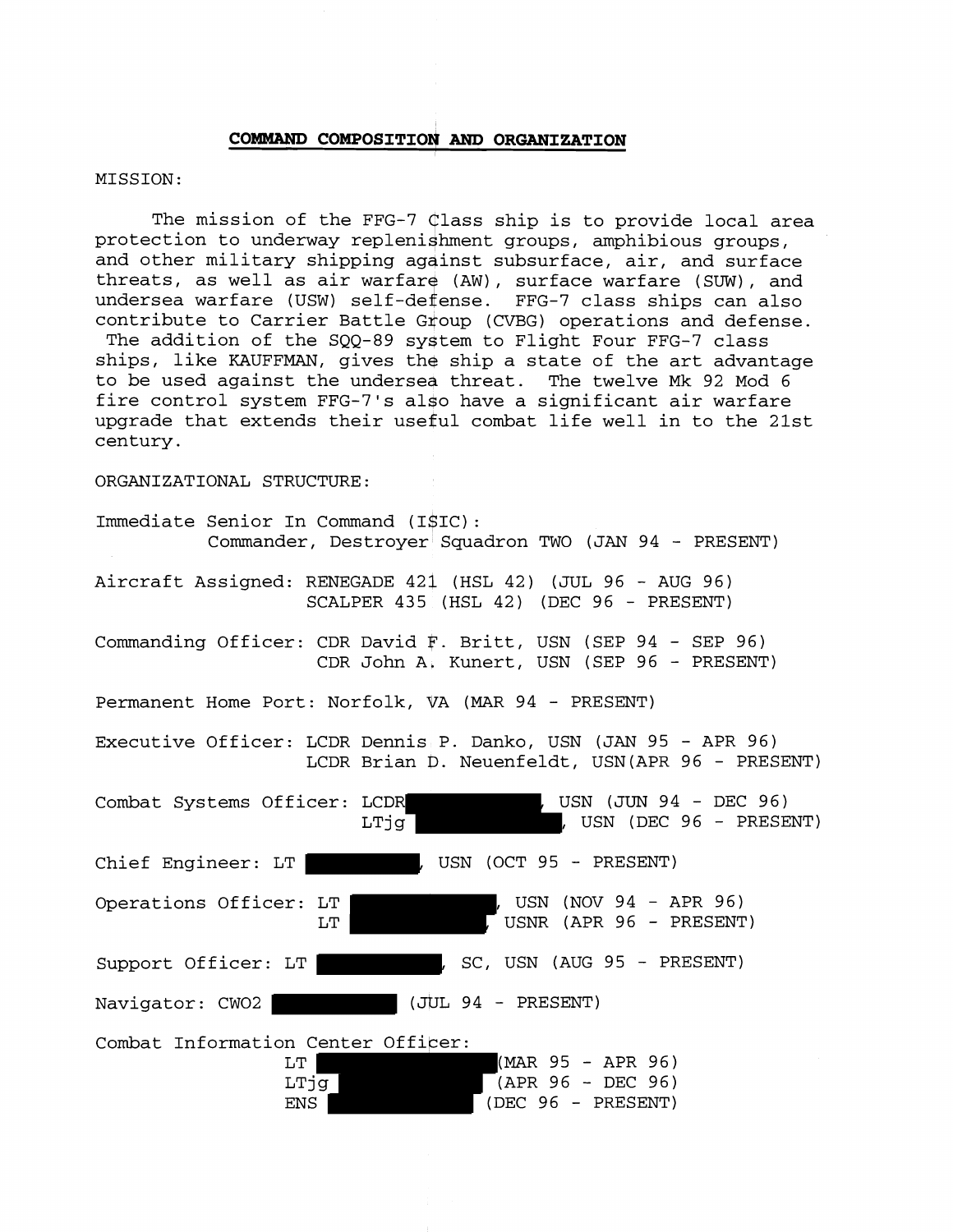| Communications Officer: LTjq           | ENS  | (DEC 95 - APR 96)<br>$(DEC 96 - PRESENT)$            |  |
|----------------------------------------|------|------------------------------------------------------|--|
| First Lieutenant: ENS<br><b>ENS</b>    |      | (APR 95 - APR 96)<br>$(APR 96 - DEC 96)$             |  |
| Main Propulsion Assistant: LTjg        | CWO2 | $(MAY 94 - MAR 96)$<br>(MAR 96 - PRESENT)            |  |
| Auxiliaries Officer: LTjq<br>LT        |      | (AUG 95 - JUN 96)<br>$\overline{(JUN 96 - PRESENT)}$ |  |
| Damage Control Assistant: ENS          |      | $(AUG 95 - PRESENT)$                                 |  |
| Electronic Maint. Officer: LT          | ENS  | $(OCT 93 - JAN 96)$<br>(FEB 96 - PRESENT)            |  |
| Ordnance Officer: ENS<br><b>ENS</b>    |      | (MAR 95 - MAR 96)<br>(MAR 96 - PRESENT)              |  |
| Undersea Warfare Officer: ENS          |      | $(AUG 96 - PRESENT)$                                 |  |
| Disbursing Officer: LTjg<br><b>ENS</b> |      | $(SEP 93 - JUN 96)$<br>$(JUN 96 - PRESENT)$          |  |

 $\sim 10^{11}$ 

 $\sim$   $\sim$ 

 $\sim$ 

Encl $(1)$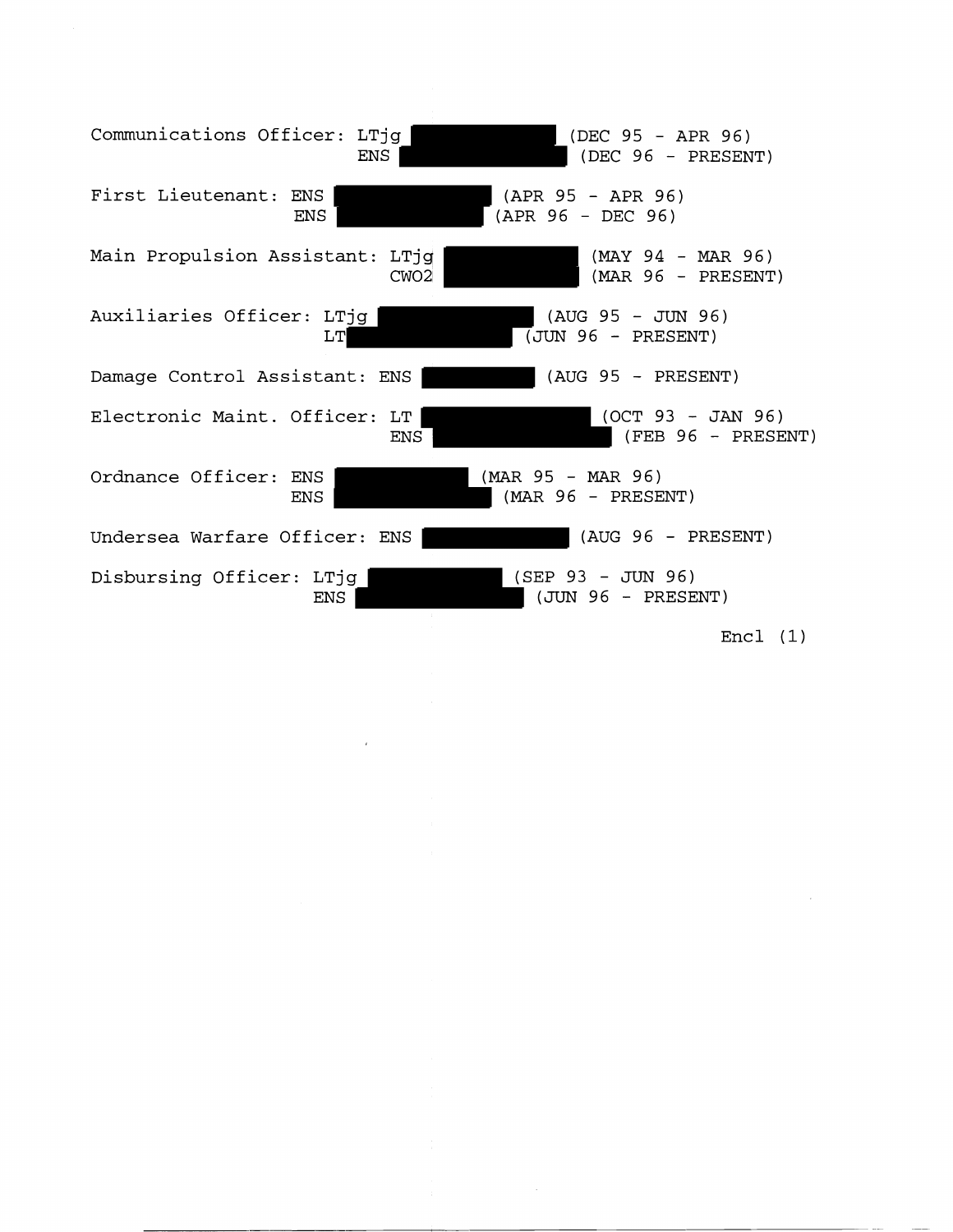USS KAUFFMAN (FFG 59) COMMAND HISTORY 1996

|                  |  | 01 JAN - 10 APR:                                                                                              | IN PORT, ESRA, NORSHIPCO, NORFOLK, VA             |
|------------------|--|---------------------------------------------------------------------------------------------------------------|---------------------------------------------------|
|                  |  | $12$ JAN - 16 JAN:                                                                                            | ENG TRNG GROUP INDUSTRIAL VISIT, NORSHIPCO        |
|                  |  | 22 JAN - 26 JAN:                                                                                              | ENG TRNG GROUP ADMIN VISIT, NORSHIPCO             |
|                  |  | 01 APR - 03 APR:                                                                                              | LIGHT OFF ASSESSMENT, NORSHIPCO                   |
| 03 APR           |  |                                                                                                               | MAIN ENGINE LIGHT OFF, NORSHIPCO                  |
| 04 APR - 10 APR: |  |                                                                                                               | DOCK TRIALS/FAST CRUISE, NORSHIPCO                |
|                  |  | 09 APR :                                                                                                      | VADM KATZ, COMNAVSURFLANT, VISIT                  |
|                  |  | 11 APR - 22 APR:                                                                                              | IN PORT, NORFOLK, VA                              |
|                  |  | 22 APR - 24 APR:                                                                                              | SEA TRIALS, VIRGINIA CAPES OPERATING AREA         |
|                  |  | 24 APR - 26 APR:                                                                                              | WEAPONS ONLOAD, WPNSTA YORKTOWN, VA               |
| 26 APR :         |  |                                                                                                               | FAMILY DAY CRUISE, WPNSTA YKTN TO NS NORFOLK      |
|                  |  | 26 APR - 20 MAY:                                                                                              | IN PORT, NORFOLK, VA                              |
|                  |  | 29 APR - 04 JUN:                                                                                              | COMBAT SYSTEMS SHIP QUALIFICATION TRIALS,         |
|                  |  |                                                                                                               | CSSQT, FOR MK 92 MOD 6 FIRE CONTROL SYSTEM        |
|                  |  | 06 MAY - 10 MAY:                                                                                              | LOGISTICS MANAGEMENT ASSIST VISIT, NORFOLK        |
|                  |  | $20$ MAY - $24$ MAY:                                                                                          | CSSQT UNDERWAY, VIRGINIA CAPES OPAREA             |
|                  |  | 25 MAY - 27 MAY:                                                                                              | IN PORT, NORFOLK, VA                              |
|                  |  | 28 MAY - 29 MAY:                                                                                              | CSSQT UNDERWAY, VIRGINIA CAPES OPAREA (VCOA)      |
|                  |  | 29 MAY - 01 JUN:                                                                                              | TRANSIT TO PUERTO RICAN OPAREA                    |
|                  |  | 01 JUN - 02 JUN:                                                                                              | IN PORT, ROOSEVELT ROADS, PUERTO RICO             |
|                  |  | $03$ JUN - $04$ JUN:                                                                                          | CSSQT UNDERWAY, PUERTO RICAN OPAREA (AFWTF)       |
|                  |  | $05$ JUN - 09 JUN:                                                                                            |                                                   |
|                  |  |                                                                                                               | IN PORT, ST JOHN, USVI                            |
|                  |  | 09 JUN - 12 JUN:                                                                                              | TRANSIT TO NORFOLK, VA                            |
|                  |  | 12 JUN - 18 JUN:                                                                                              | IN PORT, NORFOLK, VA                              |
|                  |  | 18 JUN - 21 JUN:                                                                                              | UNDERWAY, MIDSHIPMAN OPERATIONS, VCOA             |
|                  |  | 22 JUN - 08 JUL:                                                                                              | IN PORT, NORFOLK, VA                              |
|                  |  | 08 JUL - 24 AUG:                                                                                              | COUNTER DRUG OPERATIONS, CARIBBEAN SEA            |
|                  |  | 08 JUL :                                                                                                      | EMBARK HELICOPTER DETACHMENT (HSL 42 DET 9)       |
|                  |  | $08$ JUL - 12 JUL:                                                                                            | TRANSIT TO PORT-AU-PRINCE, HAITI                  |
|                  |  | 08 JUL :                                                                                                      | BURIAL AT SEA CEREMONY, ENROUTE HAITI             |
| 12 JUL           |  |                                                                                                               | COMMUNITY RELATIONS PROJECT, PORT-AU-PRINCE       |
|                  |  | 12 JUL - 13 JUL:                                                                                              | TRANSIT TO GUANTANAMO BAY, CUBA                   |
|                  |  | 13 JUL :                                                                                                      | EMBARK USCG DETACHMENT, GTMO BAY, CUBA            |
|                  |  | 14 JUL - 20 AUG:                                                                                              | COUNTER NARCOTICS OPERATIONS, CARIBBEAN SEA       |
|                  |  | 23 JUL - 24 JUL:                                                                                              | BRIEF STOP FOR FUEL, CARTAGENA, COLOMBIA          |
|                  |  | 25 JUL - 26 JUL:                                                                                              | UNDERWAY, SOUTH CARIBBEAN, ENROUTE COLON          |
| 26 JUL           |  | $\sim$ 100 $\pm$                                                                                              | BRIEF STOP FOR FUEL, COLON, PANAMA                |
|                  |  |                                                                                                               | 26 JUL - 01 AUG: UNDERWAY, CENTRAL CARIBBEAN      |
|                  |  | 01 AUG - 05 AUG:                                                                                              | PORT VISIT, ARUBA, NETHERLAND ANTILLES            |
|                  |  | 05 AUG - 12 AUG:                                                                                              | UNDERWAY, SOUTH CARIBBEAN                         |
| 12 AUG           |  | <b>Contract Contract Contract</b>                                                                             | BRIEF STOP FOR FUEL, COLON, PANAMA                |
|                  |  | 12 AUG - 20 AUG:                                                                                              | UNDERWAY, CENTRAL CARIBBEAN                       |
| 20 AUG           |  | $\mathcal{L}^{\text{max}}(\mathcal{L}^{\text{max}})$ and $\mathcal{L}^{\text{max}}(\mathcal{L}^{\text{max}})$ | BRIEF STOP FOR FUEL, GUANTANAMO BAY, CUBA         |
|                  |  | 20 AUG - 22 AUG:                                                                                              | UNDERWAY, ENROUTE NAVAL STATION MAYPORT, FL       |
| 22 AUG           |  |                                                                                                               | : BRIEF STOP FOR FUEL, DEBARK HSL 42 DETACHMENT   |
|                  |  |                                                                                                               | 22 AUG - 24 AUG: TIGER CRUISE ENROUTE NORFOLK, VA |
|                  |  |                                                                                                               |                                                   |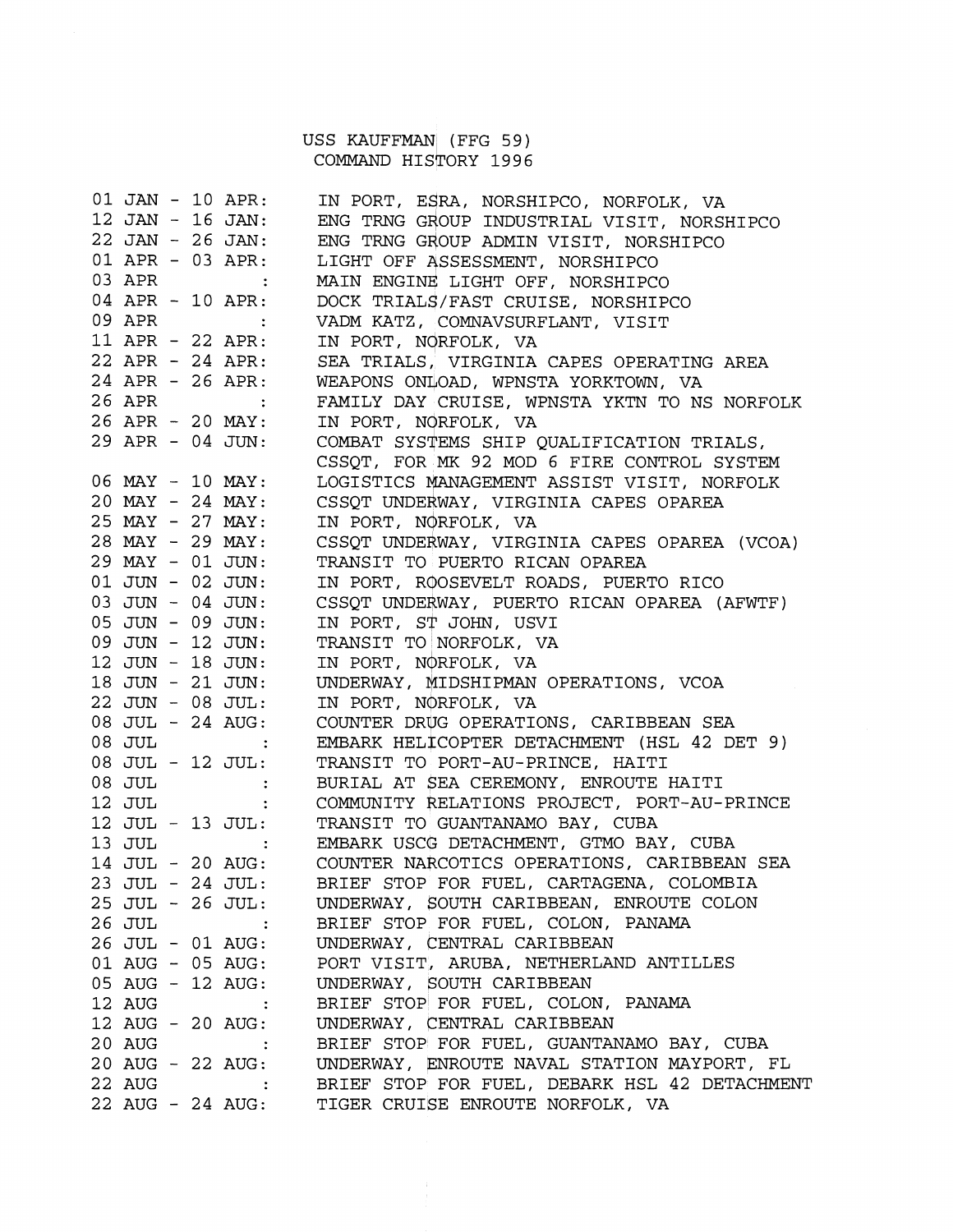24 AUG - 01 OCT: IN PORT, NORFOLK, VA 27 AUG - 30 AUG: EMS TRAINING GROUP VISIT, NORFOLK 09 SEP - 10 SEP: EMS TRAINING GROUP VISIT, NORFOLK 11 SEP - 12 SEP: TACTICAL QUALIFICATION, NORFOLK 20 SEP CHANGE OF QOMMAND, NORFOLK, VA 20 SEP :<br>01 OCT - 03 OCT: UNDERWAY ENG TRNG GROUP SPECIAL VISIT, VACAPES 04 OCT - 09 OCT: IN PORT, NORFOLK, VA 09 OCT - 10 OCT: UNDERWAY, VACAPES OPAREA, DECK LANDING OUALS 10 OCT - 11 OCT: IN PORT, NORFOLK NAVAL SHIPYARD, VA 11 OCT 11 OCT :<br>11 OCT - 22 OCT: PARADE OF SHIPS, FLEET WEEK, NORFOLK, VA IN PORT, NORFOLK, VA 15 OCT - 18 OCT: LOGISTICS MANAGEMENT ASSESSMENT, NORFOLK, VA LOGISTICS RANAGEMENT ASSESSMENT, NONFOLK, 22 OCT - 23 OCT: IN PORT, NORFOLK, VA 23 OCT - 29 OCT: 28 OCT - 01 NOV: BOARD OF INSPECTION AND SURVEY, NORFOLK, VA 29 OCT UNDERWAY, VACAPES OPAREA, INSURV UMI 29 OCT :<br>29 OCT - 13 NOV:<br>05 NOV : IN PORT, NORFOLK, VA 05 NOV ESTONIAN NAVY VISIT 13 NOV - 15 NOV: MID-CYCLE ASSESSMENT, NORFOLK, VA UNDERWAY, VACAPES OPAREA, MID-CYCLE 13 NOV - 14 NOV: ASSESSMENT IN PORT, NORFOLK, VA 14 NOV - 10 DEC: OPERATION CARIB SHIELD, COUNTER DRUG OPS 10 DEC - 31 DEC: 10 DEC - 12 DEC: UNDERWAY, FNROUTE NAVSTA MAYPORT FL 12 DEC :<br>12 DEC : BRIEF STOPj MAYPORT, EMBARK HELO (HSL 42)  $\sim 1000$ 12 DEC BURIAL AT SEA CEREMONY, ENROUTE GTMO, CU UNDERWAY, ENROUTE NAVSTA GUANTANAMO BAY, CUBA 12 DEC - 14 DEC: BRIEF STOP, GUANTANAMO BAY, CUBA 14 DEC - 15 DEC: UNDERWAY, \$OUTH CARIBBEAN, ENROUTE GTMO 15 DEC - 23 DEC: BRIEF STOP FOR FUEL, GUANTANAMO BAY, CUBA 23 DEC - 24 DEC: 24 DEC - 28 DEC: UNDERWAY, CENTRAL CARIBBEAN IN PORT, GUANTANAMO BAY, CUBA 28 DEC - 31 DEC: UNDERWAY, CENTRAL CARIBBEAN 31 DEC

Encl (2)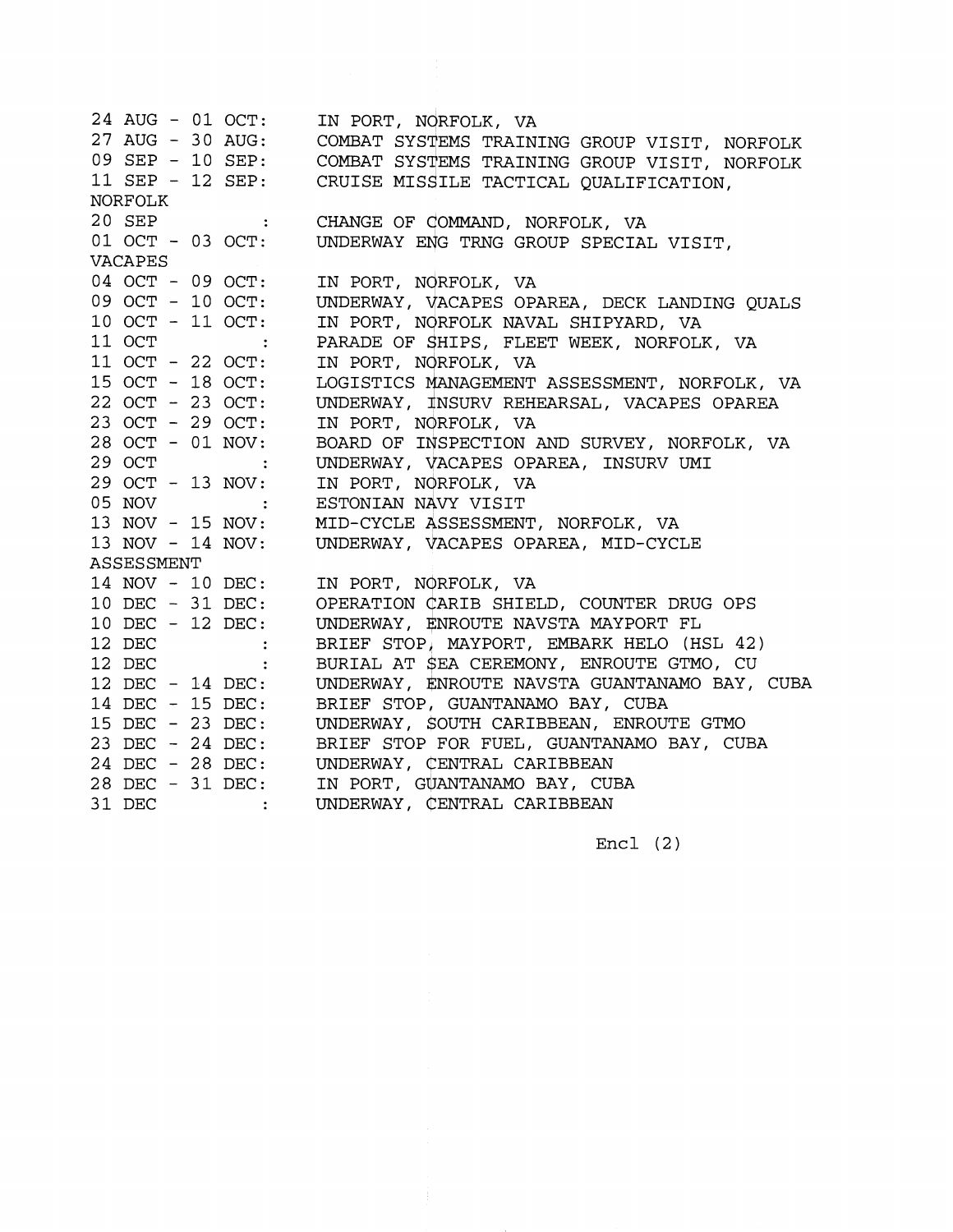## **1996 IN REVIEW**   $USS$  **KAUFFMAN** (FFG 59)

USS KAUFFMAN (FFG 59) spent the first four months of 1996 at Pier 5 in Norfolk Shipbuilding and Drydock Company in Norfolk, Virginia. From September 1995 to April 1996, Mod 6 to the Mk 92 Fire Control System was installed, making KAUFFMAN the last of twelve frigates to receive this upgrade. Mod 6 enhances the ship's self-defense capabilities against the low-flying cruise missile threat, as well as incteasing her overall air warfare effectiveness with improved sensitivities in the air radar systems. The concurrent addition of the SYS I1 automatic tracking program greatly reduces the time required to engage a contact by updating contact history with computer systems and evaluating threats based on cohtact patterns.

In addition to the combat systems upgrades, KAUFFMAN participated in the Commander, Naval Surface Forces, Atlantic (COMNAVSURFLANT) Self-Help project to significantly upgrade two berthing compartments. KAUFFMAN provided the labor, some funding, and motivation, and COMNAVSURFLANT provided the remaining funding and technical assistance. Vice Admiral Katz, COMNAVSURFLANT, visited the ship 9 April 1996 to cut the ribbon reopening the berthing compartments.

After completing a successful Light Off Assessment 3 April 1996 and moving the crew into the renovated berthing, KAUFFMAN returned to Naval Station, Norfolk, 10 April. For nearly two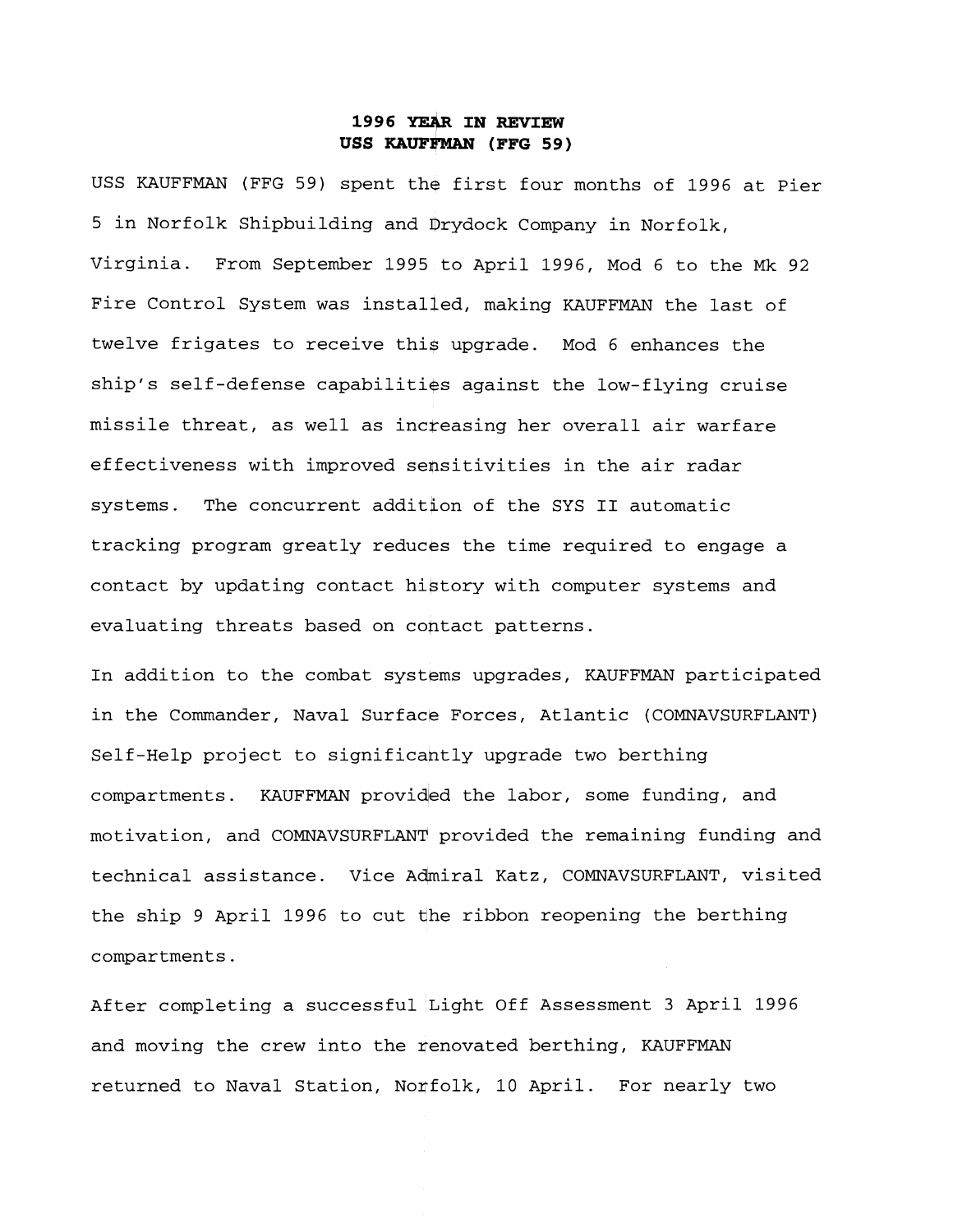weeks, the crew cleaned the ship and performed preliminary testing and training on the new electronic systems. Sea trials ran in the Virginia Capes Operating Area (VACAPES OPAREA) from 22 April until 24 April, when KAUFFMAN moored at Weapons Station, Yorktown, Virginia. KAUFFMAN w&s underway again on 26 April, carrying newly onloaded ordnance and family members for a one day family cruise.

KAUFFMAN spent nearly a month inport, continuing training and maintenance on the new Mk 92 Fire Control System, preparing for the Combat Systems Ship Qualification Trials (CSSQT). From  $6-10$ May 1996, KAUFFMAN completed the Assist visit for the Logistics Management Assessment, preparing for the actual LMA later in the fall. On 20 May, FFG 59 was dnderway in the VACAPES OPAREA for the first week of CSSQT. KAUFFMAN conducted firings of the Close-In Weapon System (CIWS), the 76MM gun, and numerous long range air search radar detect+to-engage cycles. After a weekend inport, KAUFFMAN was underway again 28 May. Extremely poor visibility and rough seas did not allow the surface targets, required for CSSQT testing, to get underway in the OPAREA, so KAUFFMAN transferred all of the remaining testing to the Puerto Rican OPAREA (PROA) the afternoon of 29 May and headed south. KAUFFMAN completed the testing 1 Jun 1996 and pulled into Naval Station Roosevelt Roads, Puerto Rico. The final two days of testing started 03 Jun. KAUFFMAN engaged two simulated missile threats on the Atlantic Fleet Weapons Test Facility (AFWTF) range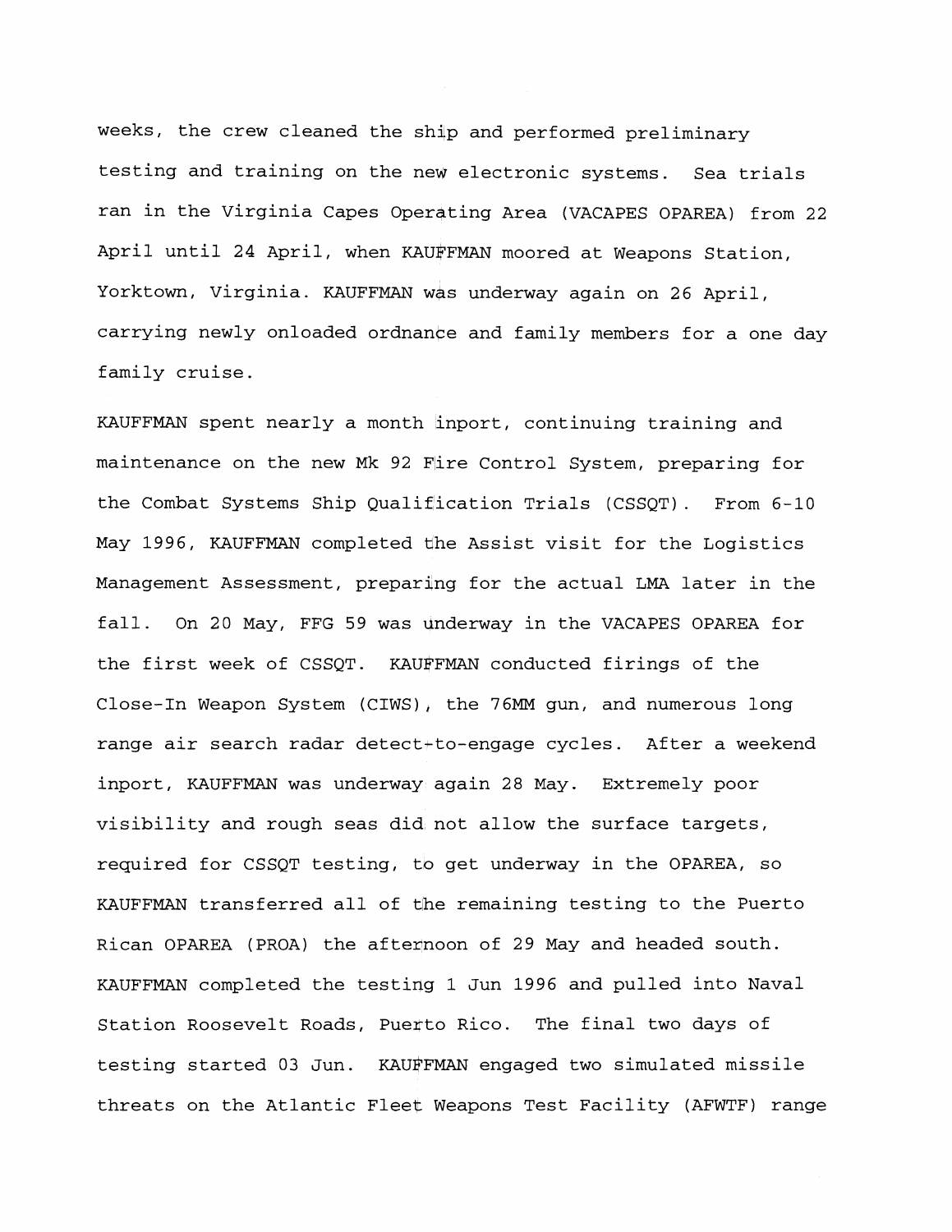in the PROA, launching an FFG record four Standard (SM-1) missiles in a single engagement at one of the targets and validating the low-flying target improvements to the system with the other target. The CSSQT WAS an unqualified success.

KAUFFMAN enjoyed a four day port visit in St. John, U. S. Virgin Islands after completing the CGSQT. The ship returned to Norfolk 12 Jun 1996. After a week of fnaintenance, KAUFFMAN embarked as many as 40 midshipmen per day bupporting summer training operations, exposing the midshipmen to surface warfare operations in the Virginia Capes Operating Area. USS CLARK, USS PENSACOLA, and USS KAUFFMAN performed several maneuvers from 18-21 Jun 1996, including weapons demonstratidns and tactical maneuvering.

Upon completion of midshipman operations, KAUFFMAN's crew spent two weeks making preparations for a Caribbean deployment supporting counter-narcotics dperations. The ship left Norfolk 8 July with Renegade 421 of HSL 42 Detachment 9 embarked. KAUFFMAN was honored to begin the summer deployment by conducting a burial-at-sea for five former servicemen. The remains were scattered in a ceremony the first afternoon in the Virginia Capes Operating Area.

The first stop was Port-Au-Prince, Haiti. KAUFFMAN sailors volunteered their time with the U.S. Support Group, Haiti, to renovate an orphanage. These sailors applied their rating knowledge to build furniture, wire electric lights, and improve the appearance of the building, then delivered several hundred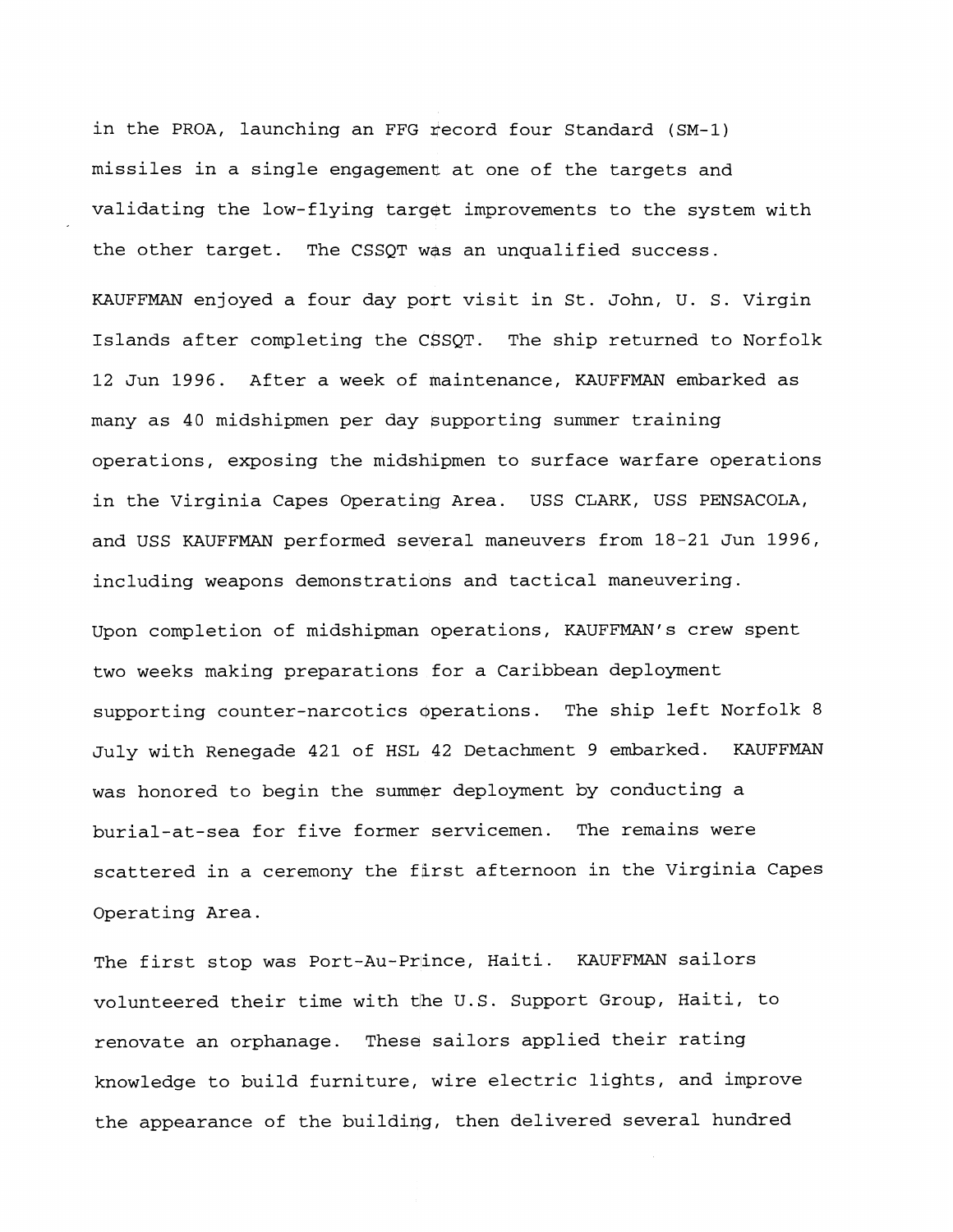books and other school supplies from Project Handclasp to the children. Other sailors assisted the newly formed Haitian Coast Guard in preparing their new base for use by clearing the waterfront and renovating the headquarters building. Finally, Renegade 421 flew photographers over the island to take pictures of roadbeds to assist engineers in the road design. KAUFFMAN's day in Haiti was very productive and recognized by COMNAVSURFLANT, CINCLANTFLT, Che U. S. Atlantic Command, the Joint Chiefs of Staff, and, most importantly, the children of the orphanage.

KAUFFMAN left Haiti late 12 Jul bound for Naval Station, Guantanamo Bay, Cuba. Arrivipg 13 Jul, KAUFFMAN embarked the Coast Guard Law Enforcement Detachment and took on fuel. FFG 59 left Guantanamo Bay and changed operational control to the Joint Interagency Task Force, East (JIATF-East), officially supporting the war on drugs. Over the course of five weeks, KAUFFMAN boarded five vessels in rough seas and at night, successfully turning one vessel over to local authorities for prosecution. The crew earned a four day port visit to Aruba, Netherlands Antilles, 1-5 Aug 1996. The majority of the deployment was spent avoiding hurricanes and maintaining presence on station. Brief stops for fuel were made in Colon, Panama, and Cartagena, Colombia. KAUFFMAN returned to the operational control of Second Fleet 20 Aug 1996 at Naval \$tation, Guantanamo Bay, Cuba, and arrived in Mayport for helicopter debark 22 Aug. Family members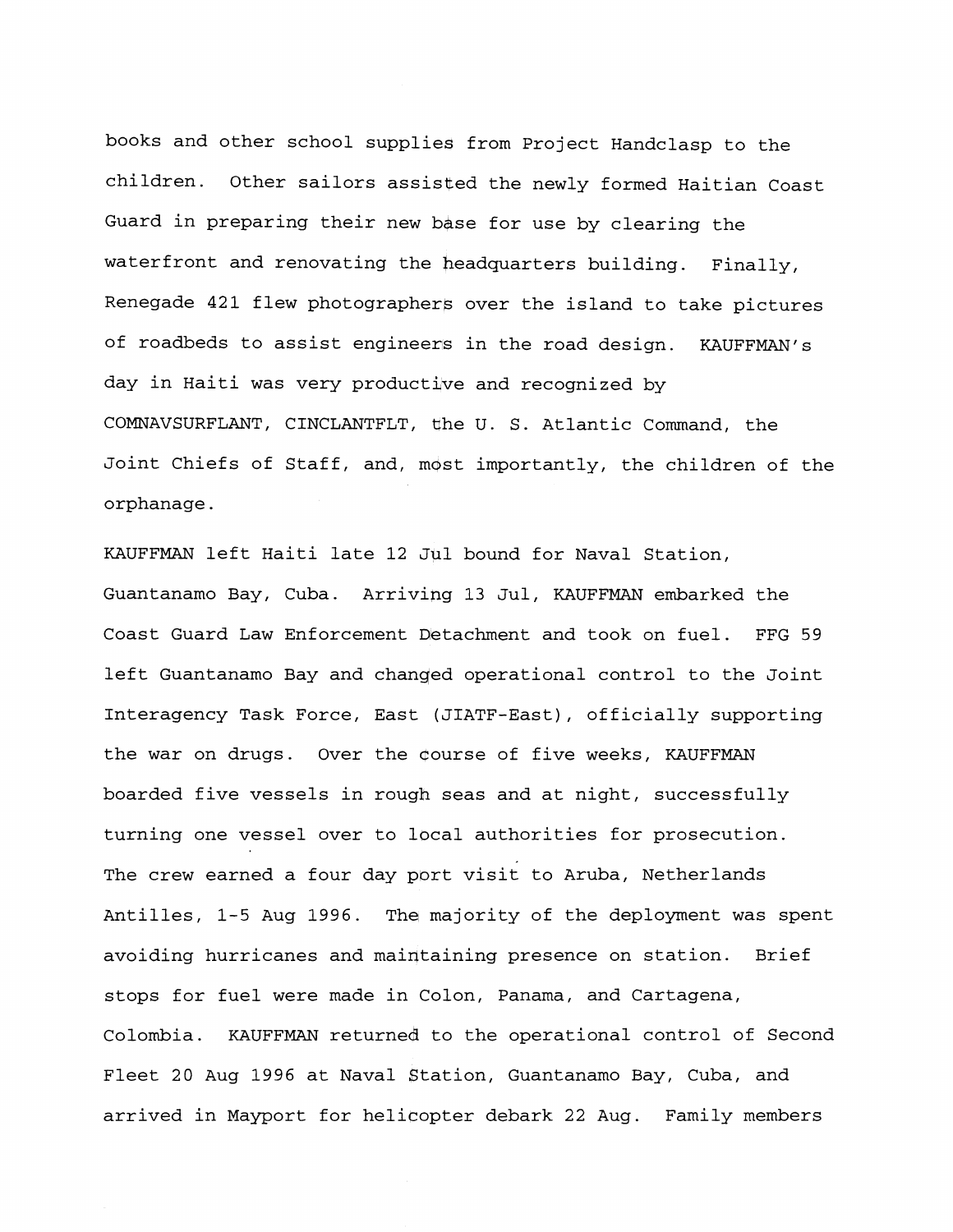embarked in Mayport and joined the crew for the trip to Norfolk, where KAUFFMAN arrived 24 Aug 1996.

KAUFFMAN's month inport upon return was very busy. KAUFFMAN recertified its HARPOON firing team **11-12** Sep without the benefit of a training cycle to prepare the team. The Combat Systems Training Team drilled some of the newest sailors onboard into a cohesive unit that received praise for teamwork and effectiveness. Close on the heels of this Cruise Missile Tactical Qualification, CDR John Kunert relieved CDR David Britt as Commanding Officer, USS KAUFFMAN (FFG 59). The ceremony took place onboard KAUFFMAN inport Norfolk, 20 Sep 1996.

KAUFFMAN got underway the first week of October for engineering training. The following week KAUFFMAN provided a platform for Deck Landing Qualifications in the VACAPES OPAREA, moored at Norfolk Naval Shipyard, Portsmouth, Virginia, and participated in the Parade of Ships in downtown Norfolk to highlight Fleet Week in Norfolk. KAUFFMAN satisfactorily completed the Logistics Management Assessment **15-18** Oct 1996, and leapt into preparations for the Board of Inspection and Survey (INSURV). The crew rehearsed and trained for the detailed inspection underway 22-23 Oct, and the inspectors arrived **28** Oct for a week-long look at KAUFFMAN's material and training status. The board found KAUFFMAN fit for continued naval service.

The Estonian Navy sent several representatives onboard KAUFFMAN 5 Nov 1996 to learn about U. S. Navy damage control. The